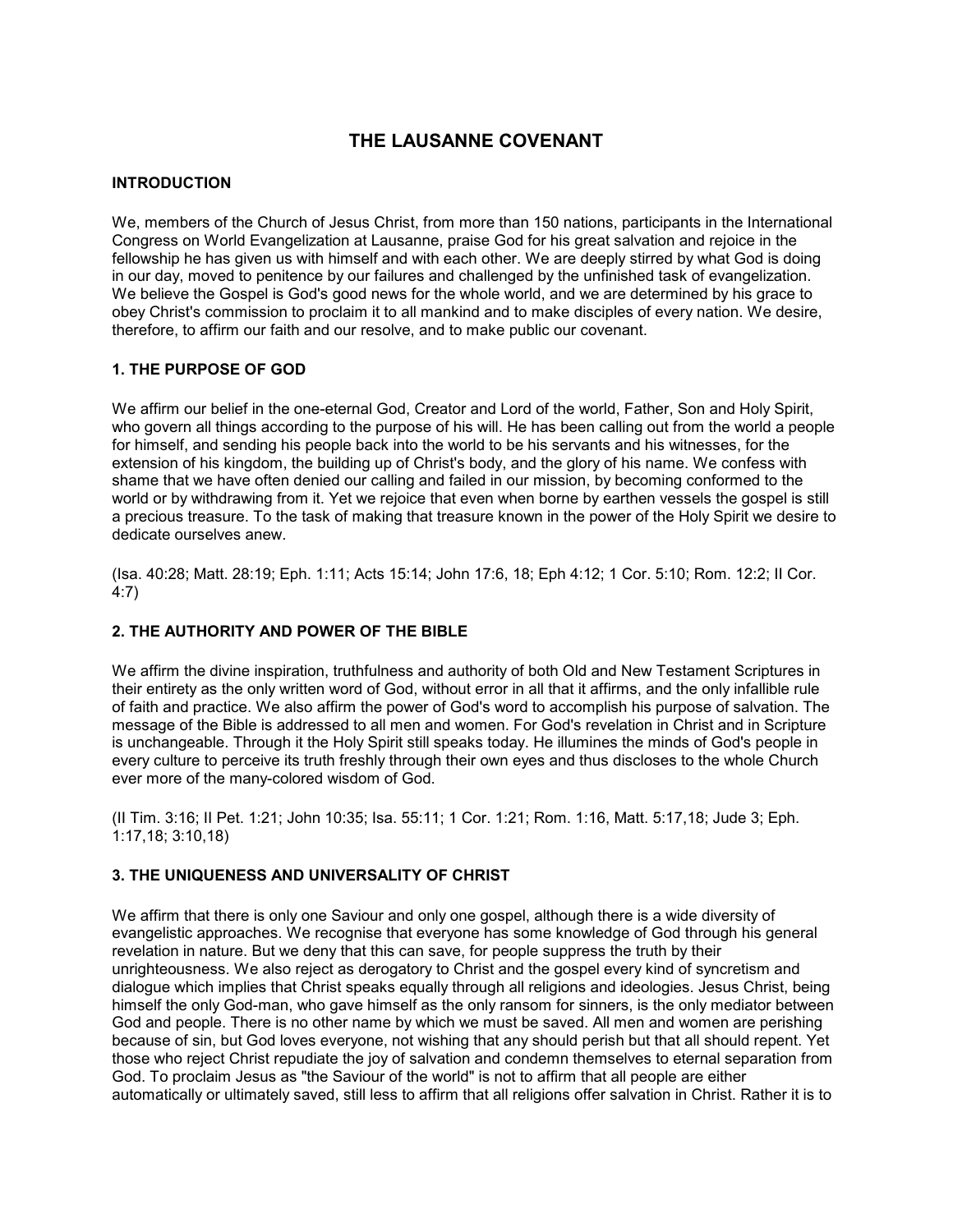proclaim God's love for a world of sinners and to invite everyone to respond to him as Saviour and Lord in the wholehearted personal commitment of repentance and faith. Jesus Christ has been exalted above every other name; we long for the day when every knee shall bow to him and every tongue shall confess him Lord.

(Gal. 1:6-9;Rom. 1:18-32; I Tim. 2:5,6; Acts 4:12; John 3:16-19; II Pet. 3:9; II Thess. 1:7-9;John 4:42; Matt. 11:28; Eph. 1:20,21; Phil. 2:9-11)

# 4. THE NATURE OF EVANGELISM

To evangelize is to spread the good news that Jesus Christ died for our sins and was raised from the dead according to the Scriptures, and that as the reigning Lord he now offers the forgiveness of sins and the liberating gifts of the Spirit to all who repent and believe. Our Christian presence in the world is indispensable to evangelism, and so is that kind of dialogue whose purpose is to listen sensitively in order to understand. But evangelism itself is the proclamation of the historical, biblical Christ as Saviour and Lord, with a view to persuading people to come to him personally and so be reconciled to God. In issuing the gospel invitation we have no liberty to conceal the cost of discipleship. Jesus still calls all who would follow him to deny themselves, take up their cross, and identify themselves with his new community. The results of evangelism include obedience to Christ, incorporation into his Church and responsible service in the world.

(I Cor. 15:3,4; Acts 2: 32-39; John 20:21; I Cor. 1:23; II Cor. 4:5; 5:11,20; Luke 14:25-33; Mark 8:34; Acts 2:40,47; Mark 10:43-45)

### 5. CHRISTIAN SOCIAL RESPONSIBILITY

We affirm that God is both the Creator and the Judge of all men. We therefore should share his concern for justice and reconciliation throughout human society and for the liberation of men and women from every kind of oppression. Because men and women are made in the image of God, every person, regardless of race, religion, colour, culture, class, sex or age, has an intrinsic dignity because of which he or she should be respected and served, not exploited. Here too we express penitence both for our neglect and for having sometimes regarded evangelism and social concern as mutually exclusive. Although reconciliation with other people is not reconciliation with God, nor is social action evangelism, nor is political liberation salvation, nevertheless we affirm that evangelism and socio-political involvement are both part of our Christian duty. For both are necessary expressions of our doctrines of God and man, our love for our neighbour and our obedience to Jesus Christ. The message of salvation implies also a message of judgment upon every form of alienation, oppression and discrimination, and we should not be afraid to denounce evil and injustice wherever they exist. When people receive Christ they are born again into his kingdom and must seek not only to exhibit but also to spread its righteousness in the midst of an unrighteous world. The salvation we claim should be transforming us in the totality of our personal and social responsibilities. Faith without works is dead.

(Acts 17:26,31; Gen. 18:25; Isa. 1:17; Psa. 45:7; Gen. 1:26,27; Jas. 3:9; Lev. 19:18; Luke 6:27,35; Jas. 2:14-26; Joh. 3:3,5; Matt. 5:20; 6:33; II Cor. 3:18; Jas. 2:20)

# 6. THE CHURCH AND EVANGELISM

We affirm that Christ sends his redeemed people into the world as the Father sent him, and that this calls for a similar deep and costly penetration of the world. We need to break out of our ecclesiastical ghettos and permeate non-Christian society. In the Church's mission of sacrificial service evangelism is primary. World evangelization requires the whole Church to take the whole gospel to the whole world. The Church is at the very centre of God's cosmic purpose and is his appointed means of spreading the gospel. But a church which preaches the cross must itself be marked by the cross. It becomes a stumbling block to evangelism when it betrays the gospel or lacks a living faith in God, a genuine love for people, or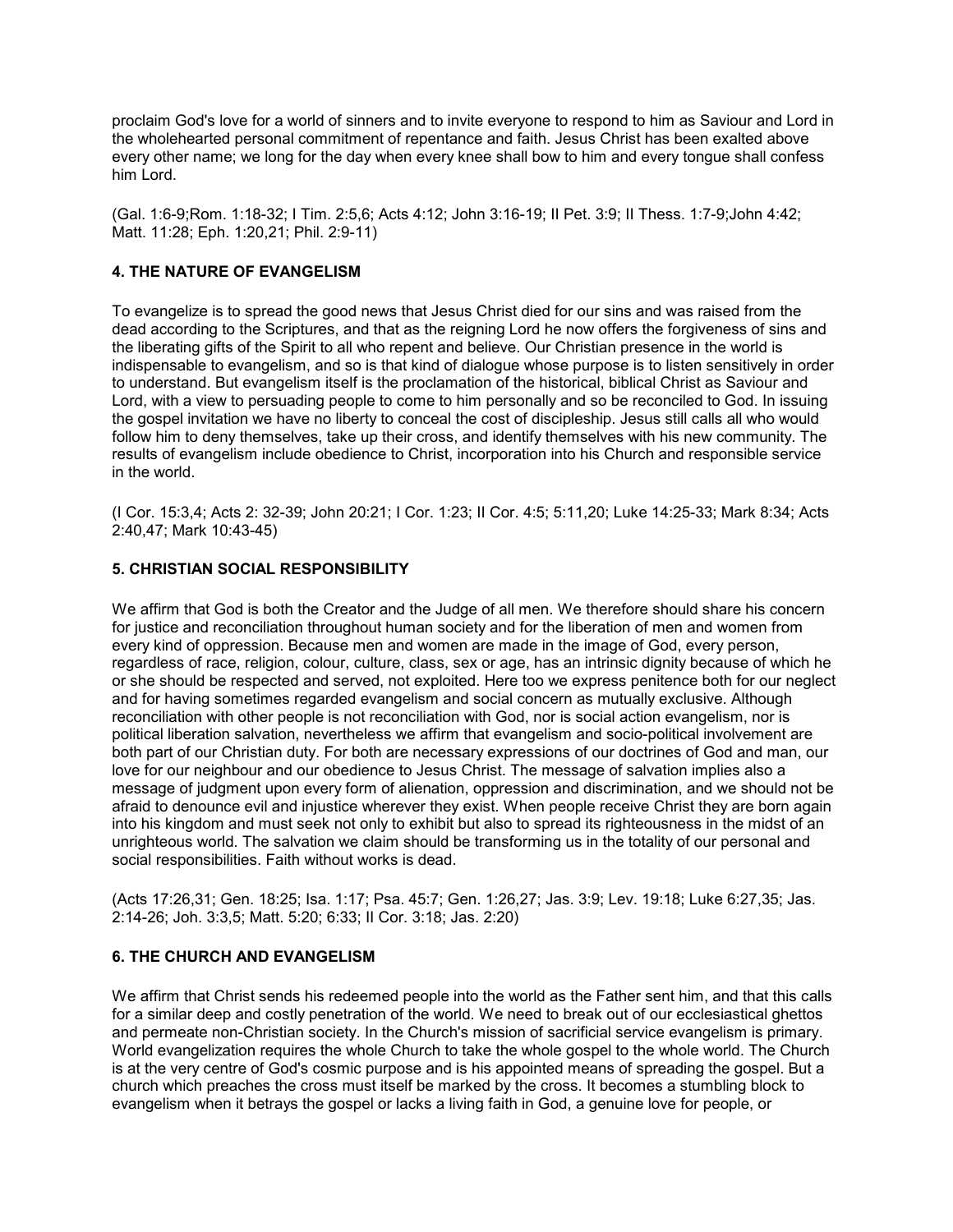scrupulous honesty in all things including promotion and finance. The church is the community of God's people rather than an institution, and must not be identified with any particular culture, social or political system, or human ideology.

(John 17:18; 20:21; Matt. 28:19,20; Acts 1:8; 20:27; Eph. 1:9,10; 3:9-11; Gal. 6:14,17; II Cor. 6:3,4; II Tim. 2:19-21; Phil. 1:27)

### 7. COOPERATION IN EVANGELISM

We affirm that the Church's visible unity in truth is God's purpose. Evangelism also summons us to unity, because our oneness strengthens our witness, just as our disunity undermines our gospel of reconciliation. We recognize, however, that organisational unity may take many forms and does not necessarily forward evangelism. Yet we who share the same biblical faith should be closely united in fellowship, work and witness. We confess that our testimony has sometimes been marred by a sinful individualism and needless duplication. We pledge ourselves to seek a deeper unity in truth, worship, holiness and mission. We urge the development of regional and functional cooperation for the furtherance of the Church's mission, for strategic planning, for mutual encouragement, and for the sharing of resources and experience.

(John 17:21,23; Eph. 4:3,4; John 13:35; Phil. 1:27; John 17:11-23)

#### 8. CHURCHES IN EVANGELISTIC PARTNERSHIP

We rejoice that a new missionary era has dawned. The dominant role of western missions is fast disappearing. God is raising up from the younger churches a great new resource for world evangelization, and is thus demonstrating that the responsibility to evangelise belongs to the whole body of Christ. All churches should therefore be asking God and themselves what they should be doing both to reach their own area and to send missionaries to other parts of the world. A reevaluation of our missionary responsibility and role should be continuous. Thus a growing partnership of churches will develop and the universal character of Christ's Church will be more clearly exhibited. We also thank God for agencies which labor in Bible translation, theological education, the mass media, Christian literature, evangelism, missions, church renewal and other specialist fields. They too should engage in constant self-examination to evaluate their effectiveness as part of the Church's mission.

(Rom. 1:8; Phil. 1:5; 4:15; Acts 13:1-3, I Thess. 1:6-8)

### 9. THE URGENCY OF THE EVANGELISTIC TASK

More than 2,700 million people, which is more than two-thirds of all humanity, have yet to be evangelised. We are ashamed that so many have been neglected; it is a standing rebuke to us and to the whole Church. There is now, however, in many parts of the world an unprecedented receptivity to the Lord Jesus Christ. We are convinced that this is the time for churches and para-church agencies to pray earnestly for the salvation of the unreached and to launch new efforts to achieve world evangelization. A reduction of foreign missionaries and money in an evangelised country may sometimes be necessary to facilitate the national church's growth in self-reliance and to release resources for unevangelised areas. Missionaries should flow ever more freely from and to all six continents in a spirit of humble service. The goal should be, by all available means and at the earliest possible time, that every person will have the opportunity to hear, understand, and to receive the good news. We cannot hope to attain this goal without sacrifice. All of us are shocked by the poverty of millions and disturbed by the injustices which cause it. Those of us who live in affluent circumstances accept our duty to develop a simple life-style in order to contribute more generously to both relief and evangelism.

(John 9:4; Matt. 9:35-38; Rom. 9:1-3; I Cor. 9:19-23; Mark 16:15; Isa. 58:6,7; Jas. 1:27; 2:1-9; Matt. 25:31-46; Acts 2:44,45; 4:34,35)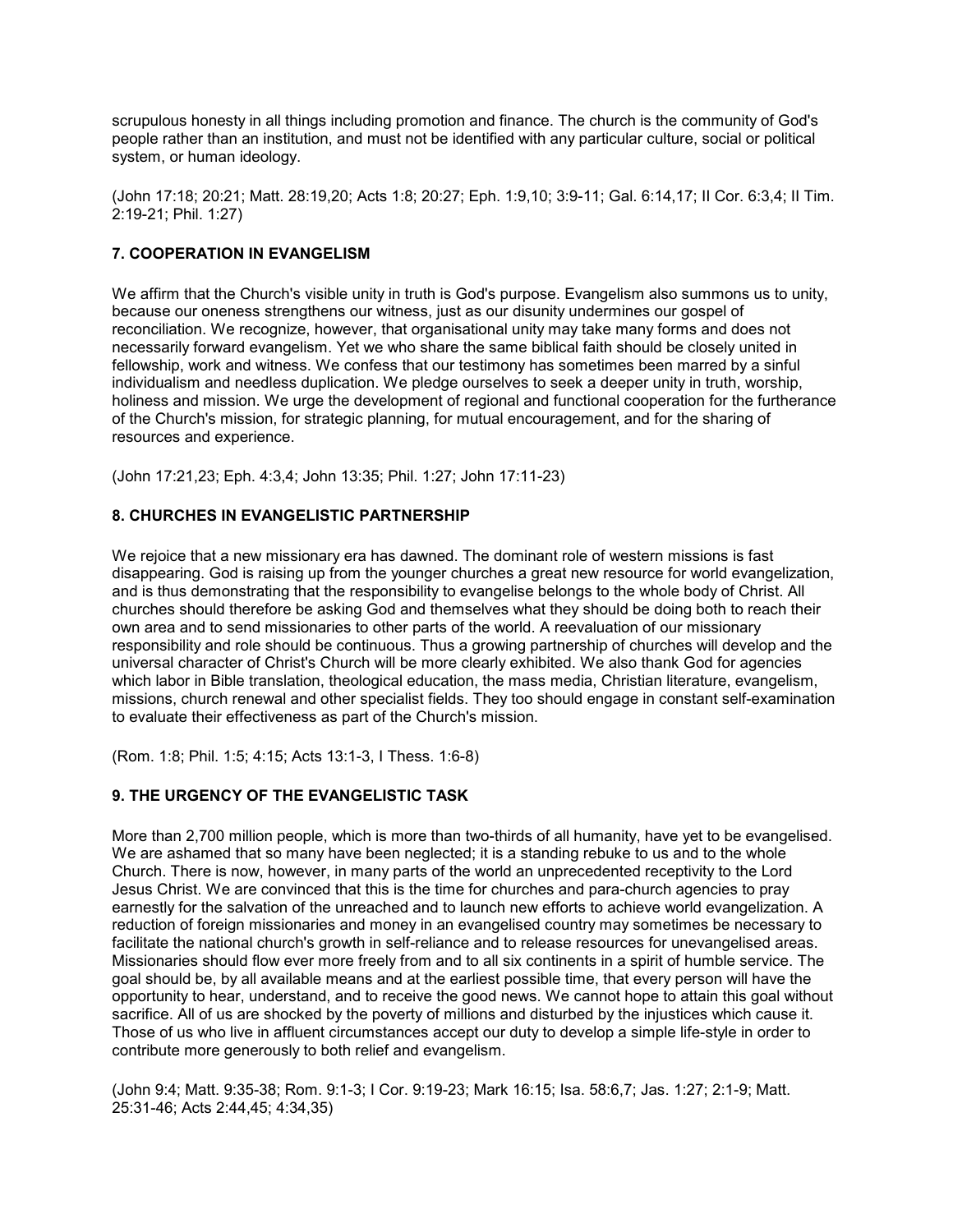# 10. EVANGELISM AND CULTURE

The development of strategies for world evangelization calls for imaginative pioneering methods. Under God, the result will be the rise of churches deeply rooted in Christ and closely related to their culture. Culture must always be tested and judged by Scripture. Because men and women are God's creatures, some of their culture is rich in beauty and goodness. Because they are fallen, all of it is tainted with sin and some of it is demonic. The gospel does not presuppose the superiority of any culture to another, but evaluates all cultures according to its own criteria of truth and righteousness, and insists on moral absolutes in every culture. Missions have all too frequently exported with the gospel an alien culture and churches have sometimes been in bondage to culture rather than to Scripture. Christ's evangelists must humbly seek to empty themselves of all but their personal authenticity in order to become the servants of others, and churches must seek to transform and enrich culture, all for the glory of God.

(Mark 7:8,9,13; Gen. 4:21,22; I Cor. 9:19-23; Phil. 2:5-7; II Cor. 4:5)

# 11. EDUCATION AND LEADERSHIP

We confess that we have sometimes pursued church growth at the expense of church depth, and divorced evangelism from Christian nurture. We also acknowledge that some of our missions have been too slow to equip and encourage national leaders to assume their rightful responsibilities. Yet we are committed to indigenous principles, and long that every church will have national leaders who manifest a Christian style of leadership in terms not of domination but of service. We recognise that there is a great need to improve theological education, especially for church leaders. In every nation and culture there should be an effective training programme for pastors and laity in doctrine, discipleship, evangelism, nurture and service. Such training programmes should not rely on any stereotyped methodology but should be developed by creative local initiatives according to biblical standards.

(Col. I:27,28; Acts 14:23; Tit. 1:5,9; Mark 10:42-45; Eph. 4:11,12)

# 12. SPIRITUAL CONFLICT

We believe that we are engaged in constant spiritual warfare with the principalities and powers of evil, who are seeking to overthrow the Church and frustrate its task of world evangelization. We know our need to equip ourselves with God's armour and to fight this battle with the spiritual weapons of truth and prayer. For we detect the activity of our enemy, not only in false ideologies outside the Church, but also inside it in false gospels which twist Scripture and put people in the place of God. We need both watchfulness and discernment to safeguard the biblical gospel. We acknowledge that we ourselves are not immune to worldliness of thoughts and action, that is, to a surrender to secularism. For example, although careful studies of church growth, both numerical and spiritual, are right and valuable, we have sometimes neglected them. At other times, desirous to ensure a response to the gospel, we have compromised our message, manipulated our hearers through pressure techniques, and become unduly preoccupied with statistics or even dishonest in our use of them. All this is worldly. The Church must be in the world; the world must not be in the Church.

(Eph. 6:12; II Cor. 4:3,4; Eph. 6:11,13-18; II Cor. 10:3-5; I John 2:18-26; 4:1-3; Gal. 1:6-9; II Cor. 2:17; 4:2; John 17:15)

# 13. FREEDOM AND PERSECUTION

It is the God-appointed duty of every government to secure conditions of peace, justice and liberty in which the Church may obey God, serve the Lord Jesus Christ, and preach the gospel without interference. We therefore pray for the leaders of nations and call upon them to guarantee freedom of thought and conscience, and freedom to practise and propagate religion in accordance with the will of God and as set forth in The Universal Declaration of Human Rights. We also express our deep concern